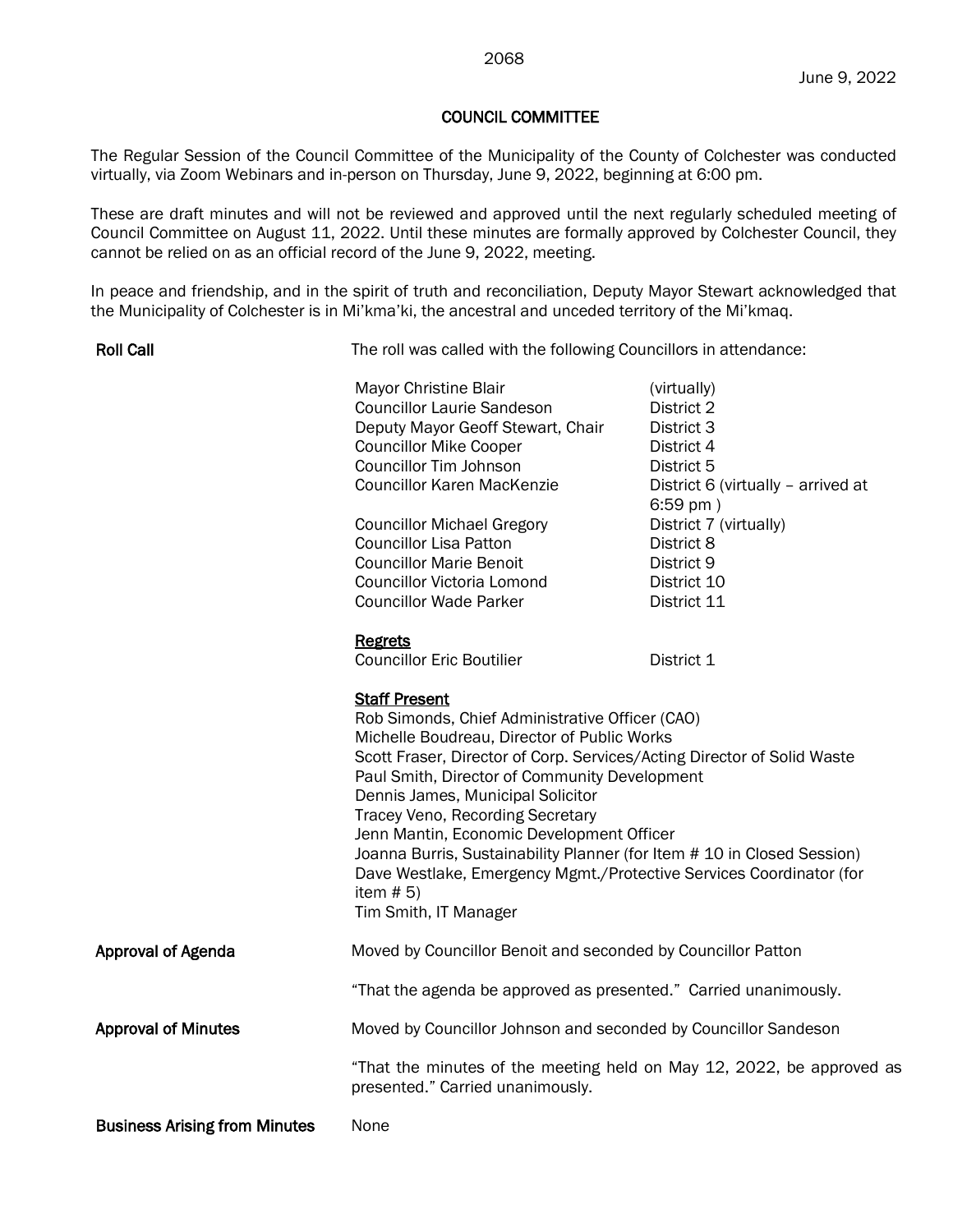## **ACTION ITEMS**

| <b>Civic Addressing By-law</b>                      | Council previously directed staff to develop a by-law to address a civic<br>addressing program inclusive of standardized signage provisions. Dave<br>Westlake, Emergency Management/Protective Services Coordinator,<br>provided a brief introduction of the draft Civic Addressing By-law. Highlights<br>of the draft By-law included definitions; civic addressing and numbering<br>information; standardized signage and placement provisions; and<br>compliance/enforcement.                                                                                                                                                                                                                                                                                   |
|-----------------------------------------------------|--------------------------------------------------------------------------------------------------------------------------------------------------------------------------------------------------------------------------------------------------------------------------------------------------------------------------------------------------------------------------------------------------------------------------------------------------------------------------------------------------------------------------------------------------------------------------------------------------------------------------------------------------------------------------------------------------------------------------------------------------------------------|
|                                                     | Council discussion included feedback from the Colchester Fire Fighters<br>Association; cost to administer; implications if By-law not adhered to;<br>enforcement concerns; process for acquiring and availability of signage; and<br>applicable fees.                                                                                                                                                                                                                                                                                                                                                                                                                                                                                                              |
|                                                     | Moved by Councillor Johnson and seconded by Councillor Benoit                                                                                                                                                                                                                                                                                                                                                                                                                                                                                                                                                                                                                                                                                                      |
|                                                     | "That staff be directed to bring forward the draft Civic Addressing By-law, as<br>presented, for First Reading at the end of the month." Carried unanimously.                                                                                                                                                                                                                                                                                                                                                                                                                                                                                                                                                                                                      |
| <b>Council Virtual Meetings Policy</b>              | Rob Simonds, CAO, advised that this item is to consider amendments to the<br>Council Virtual Meetings Policy. Currently this Policy allows for unlimited<br>virtual meetings to the end of June. Two alternatives are provided for<br>consideration, both allowing options for unlimited virtual meetings for those<br>attending while away on municipal business; for inclement weather; and, for<br>personal or health concerns. Other considerations include limiting the<br>number of time members of Council to attend virtually to six times in a 12<br>month period or allowing up to a maximum of two while away on vacation.                                                                                                                              |
|                                                     | Discussion took place regarding defining 12 month period, whether it be<br>calendar, fiscal, or Council cycle from October to September. Clarification<br>was also sought on if the Policy was just for Council meetings or Council and<br>Committee meetings.                                                                                                                                                                                                                                                                                                                                                                                                                                                                                                     |
|                                                     | Moved by Councillor Cooper and seconded by Councillor Johnson                                                                                                                                                                                                                                                                                                                                                                                                                                                                                                                                                                                                                                                                                                      |
|                                                     | "That Council Committee recommends that Council adopt the amended<br>Council Virtual Meetings Policy as presented in alternative #2, with<br>clarification on defining 12 month period, and that meetings include both<br>Council and Council Committee." Carried unanimously.                                                                                                                                                                                                                                                                                                                                                                                                                                                                                     |
| Award of Tender - Hilden<br><b>Sidewalk Phase 2</b> | Michelle Boudreau, Director of Public Works, provided a brief overview for the<br>award of tender for the Hilden Sidewalk Phase 2 project, which was included<br>Council's in approved capital budget for 2022/23. The tender was posted on<br>the Provincial and Municipal websites and a total of four submissions were<br>received by the deadline of June 1, 2022. The low bidder was Cumberland<br>Paving and their tender was deemed complete. Ms. Boudreau noted that the<br>cost for Phase 2 is approximately 30% higher than Phase 1, mainly due to<br>current inflation and fuel costs. It was also noted that at their meeting on<br>May 26, 2022, Council granted authority to June Committee to award the<br>tender for the Hilden Sidewalk, Phase 2. |
|                                                     | Discussion was held on holding off on the project until next year when costs                                                                                                                                                                                                                                                                                                                                                                                                                                                                                                                                                                                                                                                                                       |

may be back to normal. Mayor Blair advised that a small section of the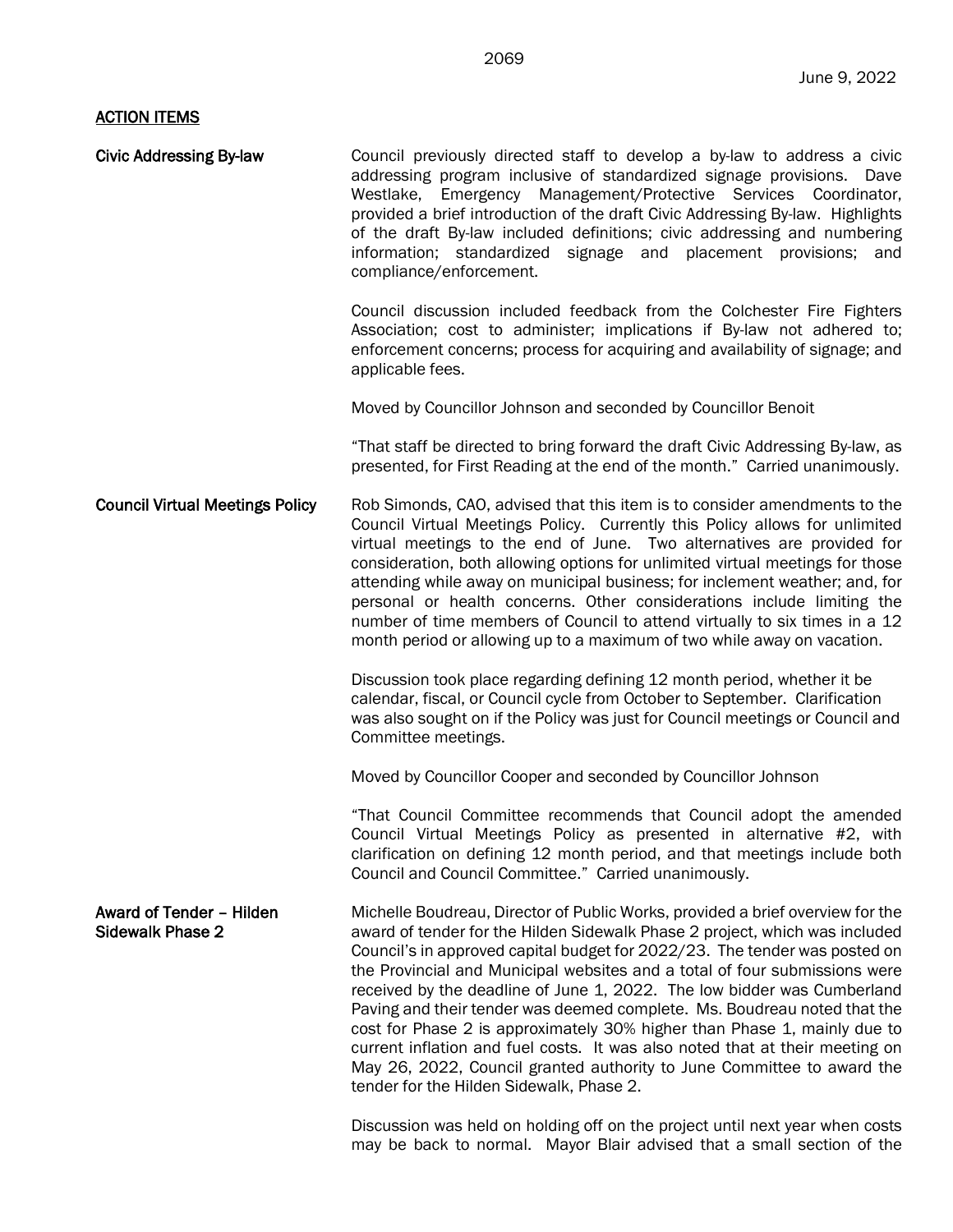sidewalk extends to Millbrook First Nations (MFN). An offer was extended to MFN to extend the sidewalk approximately 80 metres, however, the offer was declined as it was cost prohibitive this year.

Moved by Councillor Cooper and seconded by Mayor Blair

"That the tender for the construction of the Hilden Sidewalk Phase 2 be awarded to Cumberland Paving for a total contract amount of \$595,534 excluding HST; and,

That an internal contingency of \$50,000 be approved, to be spent only on authority of the Director of Public Works." Carried unanimously.

Lighting of Municipal Building, Pride Week Councillor Sandeson advised on discussions at the Equity, Diversity and Inclusion Committee meeting regarding Pride Month, including participation in the Pride Parade, and seeking Council approval to light up the Municipal Building for Pride Week, from June 24-30.

Moved by Councillor Sandeson and seconded by Councillor Benoit

"That the Municipal Building be lit for Pride Week from June 24-30." Carried unanimously.

## INFORMATION ITEMS

Director's Report **A** report from the Acting Director of Solid Waste was circulated in the package for tonight's meeting.

CLOSED SESSION Moved by Councillor Patton and seconded by Councillor Lomond

"That the meeting go into closed session at 6:45 pm." Carried unanimously.

*Councillor MacKenzie arrived during discussion on the first Closed Session item.*

Moved by Councillor Parker and seconded by Councillor Patton

"That the meeting reconvene in open session at 8:41 pm." Carried unanimously.

## Negotiations – Funding for Electric Vehicle Charging **Stations**

Moved by Councillor Cooper and seconded by Councillor Lomond

"That Council Committee recommend that Council approve a maximum of \$65,000 toward the installation of EV charging stations, sourced from the Special Operating Reserve, to match the contribution from the funding program discussed in closed session; and,

That Council grant authority to the Mayor and/or CAO to sign a contribution agreement with the funder." Carried unanimously.

It was noted that staff would look at modifying locations as discussed in Closed Session.

Negotiations – Air Show Moved by Councillor Parker and seconded by Councillor Sandeson